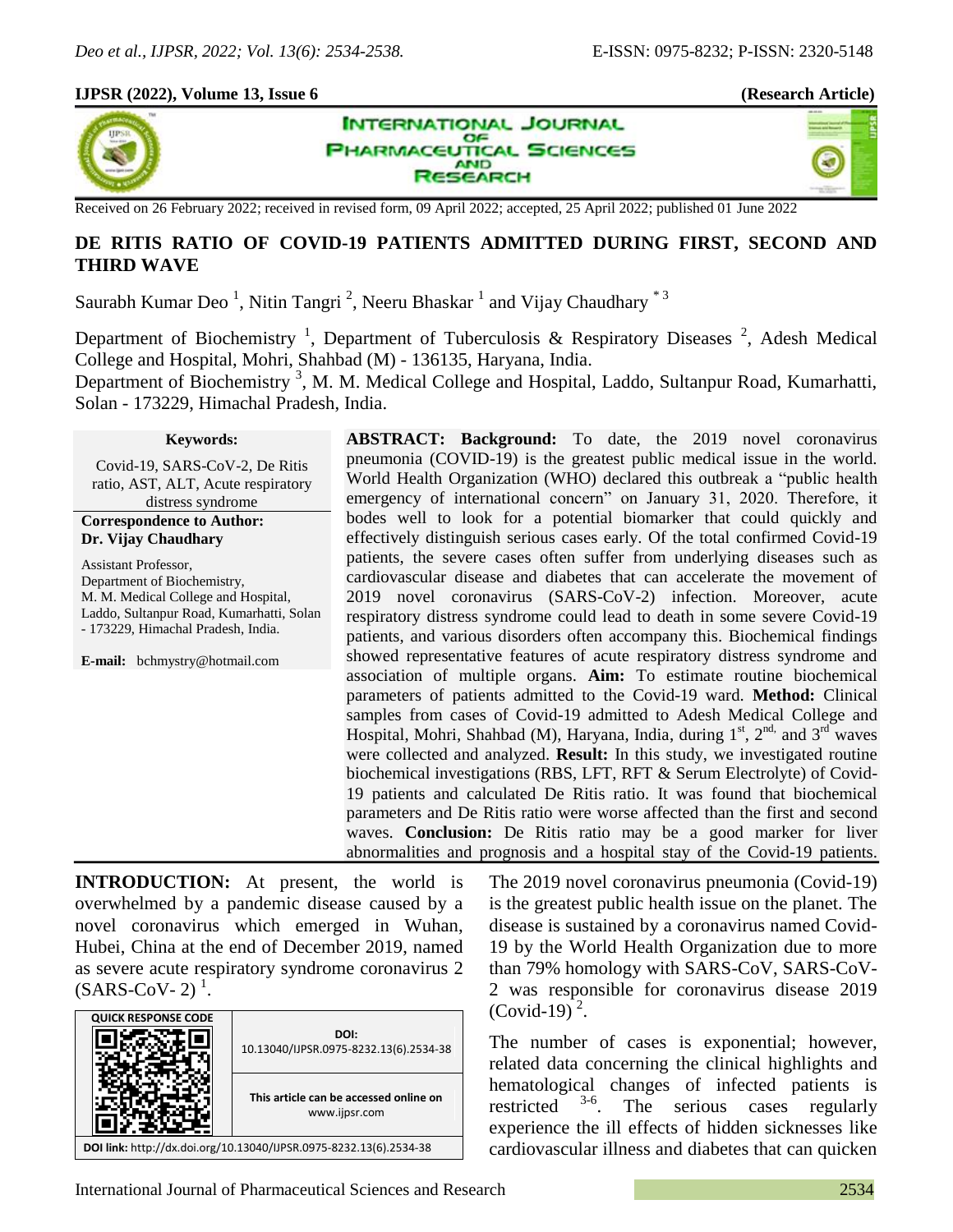the movement of 2019 novel coronavirus (SARS-CoV-2) contamination  $7, 8$ . Furthermore, acute respiratory distress syndrome could prompt demise in some extreme Covid-19 patients, and this is often accompanied by heart failure, liver failure, and kidney failure <sup>9</sup>. In this manner, an early, basic, and effective diagnosis of severe Covid-19 pneumonia and prognosis would greatly decrease mortality and shorten the hospitalization period. In this study, we investigated routine biochemical parameters (RBS, LFT, and RFT) of Covid-19 patients during the first, second and third waves in India, calculated De Ritisratio and compared the data for further application in diagnosis and prognosis of covid related complications.

**Aim:** To estimate routine biochemical parameters of patients admitted to Covid-19 ward of Adesh Medical College and Hospital, Mohri, Shahbad (M).

**MATERIALS AND METHODS:** The study was carried out in the Department of Biochemistry in collaboration with Respiratory Medicine of Adesh Medical College and Hospital, Mohri, Shahbad (M). Confirmed cases[by real-time (RT)-PCR] of Covid-19, admitted to Covid-19 ward of the hospital [special hospital for isolating and treating SARS-CoV-2 infection]during the first, second, and the third wave, were taken.

# **Inclusion Criteria:**

- **A.** Covid-19 Positive cases.
- **B.** Age matched

# **Exclusion Criteria:**

**i.** Negative cases

Total 60, age-matched, Covid-19 positive cases (20 cases from each pandemic wave) were taken for the study. The cases were selected randomly independent of sex. After approval from the Institutional Ethical Committee (IEC) of Adesh Medical College and Hospital, Mohri, Shahbad (M), Haryana, the study was undertaken.

**Data Abstraction:** The routine investigations of RBS (Radom Blood Sugar), LFT, RFT, and Serum Electrolytes were identified, enlisted, and analyzed in blood samples using Chem-7 TM Semi-Automated Clinical Chemistry Analyzer (Transasia Biomedicals Limited, Mumbai, India). The data obtained was further processed to find biochemical relationships among the parameters.

**RESULTS AND DISCUSSION:** Total 60 Covid-19 positive cases were taken. 20 patients during each wave were selected independent of sex. The patients selected were of the same age group during 3 waves. The mean age was found to be 33.18±17.19 years (range 09 - 68 years). Various studies have demonstrated that males are more likely affected by the SARS-CoV-2 infection  $\arccos$  all age groups  $^{10, 11, 12}$ .

On studying liver functions test (LFT) among Covid-19 patients, it was found that mean serum bilirubin (Total) was within the normal range with a slight increase during the second wave **Table 1**. Mean total serum protein (TSP) was within the normal range. The mean serum albumin level during the second wave was reported to be below the normal range. Serum AST and ALT levels were reported to be highest during the second wave. The most rearranged LFT values are observed during the second wave compared to the two other waves. But during the first and second waves, the LFT parameters like bilirubin (T), AST, and ALT are also on the upper borderline and serum albumin on the lower borderline. Table 1 indicates that the viral infection might have affected the liver.

**TABLE 1: DE RITIS RATIO AND OTHER PARAMETERS UNDER LFT**

| 1.1000 R DO MIN MILLO RIN VILLON HAMMODIDIN CHOON OF I |                         |                       |      |              |                           |                |  |  |  |
|--------------------------------------------------------|-------------------------|-----------------------|------|--------------|---------------------------|----------------|--|--|--|
| Year                                                   | $\alpha$                | <b>ALT</b>            | TЪ   | <b>bumin</b> | Bil.<br>(T <sup>T</sup> ) | De Ritis Ratio |  |  |  |
| 2020                                                   | 27 <sup>2</sup><br>31.0 | $\sim$ $\sim$<br>ر. ر |      | $-4.1$       | 0.54                      | .              |  |  |  |
| 2021                                                   | 209                     |                       | 0. J | 2.9          | U. I J                    | 1.4            |  |  |  |
| 2022                                                   | 40.2                    | 30.5                  | 0.O  | <u>.</u>     | v.u                       | ن د            |  |  |  |

Zhao *et al* (2020), conducted a comparative study on the clinical features of Covid-19 pneumonia to other pneumonia" and reported that liver function damage is more frequent in Covid-19<sup>13</sup>. Cai et al.

(2020) also found that 76.3% out of 417 Covid-19 patients had abnormal liver test results having AST, ALT and total bilirubin levels raised to more than  $3\times$  the upper limit.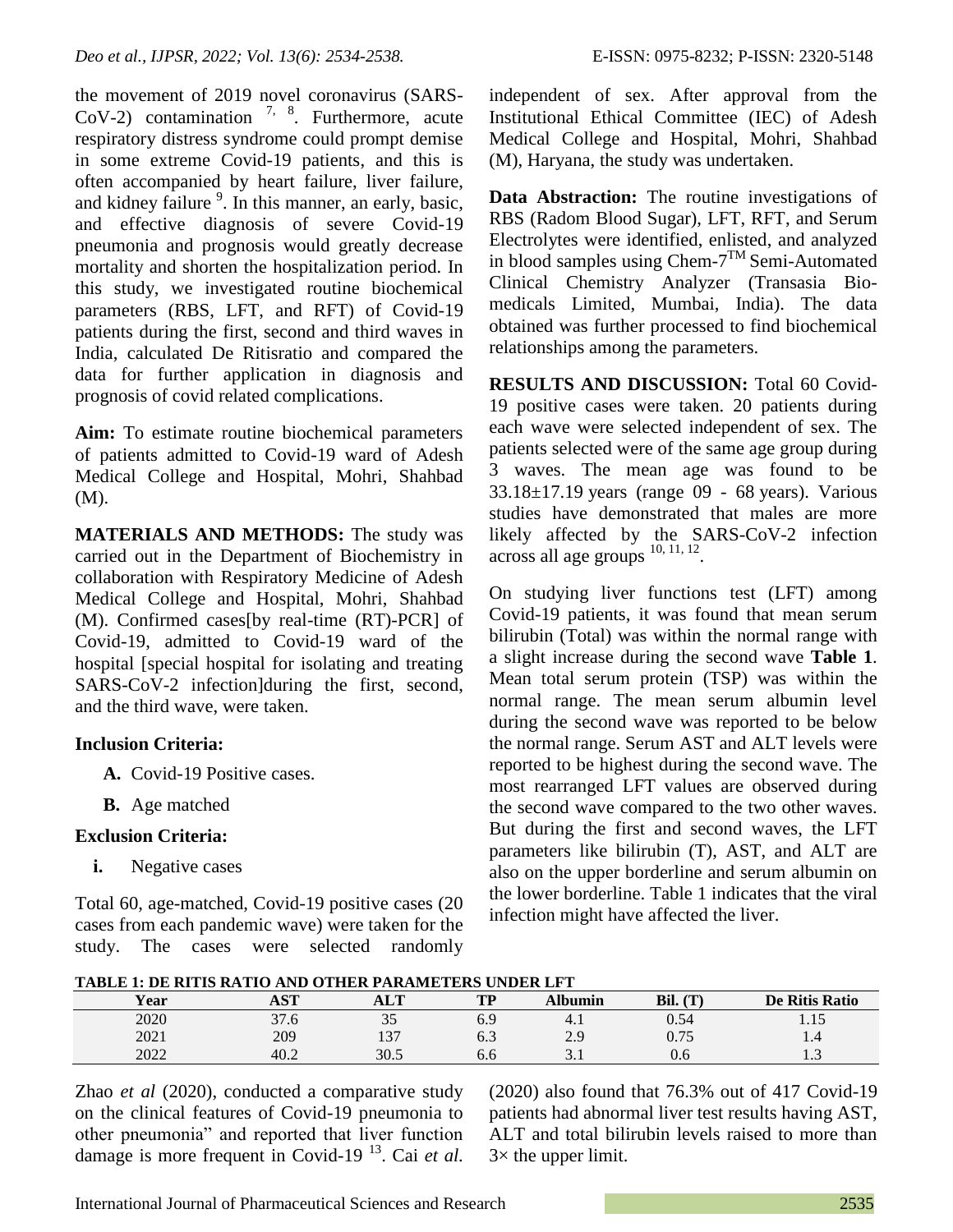The abnormal liver tests turned out to be more pronounced during hospitalization within about fourteen days. They also suggested that patients with abnormal liver tests were at higher risk of progressing to severe illness  $14$ . In their study, Fan et al. (2020) also showed that more than 33% of patients admitted to the hospital with SARS-CoV-2 disease have abnormal liver function, which is related to longer hospital stay  $15$ . Because SARS-CoV-2 can specifically target the liver, specifically cholangiocytes, through ACE2 and along these lines, the hepatobiliary injury seems conceivable <sup>16</sup>.

Increased concentrations of serum AST and ALT are reported in Covid-19 patients. However, their capacity to predict mortality, particularly the AST/ALT ratio, commonly referred to as the De Ritis ratio, is unknown. De Rities ratio was highest during the second wave compared to two other waves **Table 1**. This may be evident with the deadly effect of the virus during the second wave. The low De Ritis ratio during the first and third waves may indicate the low effect during the waves. The raised De Ritis ratio has been linked to a longer hospital stay and even mortality of the patients. Various studies have been carried out to seek the relation of De Ritis ratio with factors of the Covid-19 patients across the gender and age groups. Drácz *et al.* (2022) found raised De Ritis

ratio among 322 Covid-19 patients. They also found that patients with De Ritis ratio  $\geq 1.218$  were significantly associated with mortality, severity, and higher AST. Patients with De Ritis ratio  $\geq 1.218$ are significantly susceptible to liver damage and cytokine released storm<sup>17</sup>. Yazar *et al.* (2020) found De Ritis ratio of Covid-19 patients was higher than in healthy individuals and this ratio was significantly higher in females than in male patients. They also suggested that De Ritis ratio could be considered as a parameter possible to be a prognostic biomarker for females with Covid-19<sup>18</sup>.

Paliogiannis *et al.* (2020), in their preliminary report, stated that a higher De Ritis value of 1.50±0.66 among Covid-19 Pneumonia against 1.11±0.46 among Non-Covid Pneumonia. They also found that De Ritis ratio was higher among non-survivor due to Covid-19 than those survived  $(2.00 \pm 0.79 \text{ against } 1.27 \pm 0.44 \text{respectively})^{19}$ .

Zinellu *et al.* (2020) from Italy also reported that the De Ritis ratio was significantly lower in survivors than non-survivors  $(1.25 \text{ against } 1.67)$ respectively) <sup>20</sup>. A meta-analysis done by Pranata *et al.* (2021) associated raised De Ritis ratio with poor prognosis among the patients with Covid-19 disease <sup>21</sup>. No data from India have been reported to support or counter our findings.

| Year | <b>Blood glucose</b> | Urea      | <b>ereatinine</b>       | <b>Uric Acid</b>    | Na               | $T$ .<br>                       | <b>OU-</b><br>ິ |  |  |
|------|----------------------|-----------|-------------------------|---------------------|------------------|---------------------------------|-----------------|--|--|
| 2020 | 96.8                 | 22<br>44. | U.S                     | 4.4                 | 1275<br>1 J I .J | $-4.6$                          | 102             |  |  |
| 2021 | 289                  | 60.4      | <b></b>                 | $\epsilon$<br>ے ، ب | 138.7            | т.                              | 105.8           |  |  |
| 2022 | $\overline{A}$       | 42.1      | $\sim$ 1 $\sim$<br>1.IJ | ັ                   | 27<br>171.Z      | $\sim$ $\sim$<br>$\cup \cdot$ . | 100.2           |  |  |

**TABLE 2: OTHER BIOCHEMICAL PARAMETERS**

Glycemic control is significant in Covid-19 patients. Diabetes is related to the increased frequency and seriousness of Covid-19. There is experimental evidence of the impact of diabetes on viral passage into cells and fiery reaction to the infection  $22$ . On studying blood glucose levels among Covid-19 patients during 3 waves, the mean blood glucose concentration was observed at 96.8 mg/dl, 298 mg/dl and 147 mg/dl Table 2 during the first, second and third waves, respectively.

Emerging information proposes that people with diabetes are at increased risk for complexities, including passing. Guo *et al.* (2020) conducted a study on "Diabetes is a risk factor for the progression and prognosis of Covid‐19" His data

support the idea that diabetes ought to be considered a risk factor for a fast movement and terrible prognosis of Covid-19<sup>23</sup>. A study by Zhang *et al.* (2020), in 140 patients with Covid-19 in Wuhan, China, suggested that diabetes was not a risk factor for serious infection course  $24$ . Diabetes and different comorbidities are noteworthy indicators of morbidity and mortality in patients with Covid-19and the probable cause may be:

Chronic inflammation, increased coagulation activity, immune response impairment, and potential direct pancreatic damage by SARS-CoV-2 might be among the underlying mechanisms of the association between diabetes and Covid-19<sup>25</sup>. It was also found that the mean serum urea, creatinine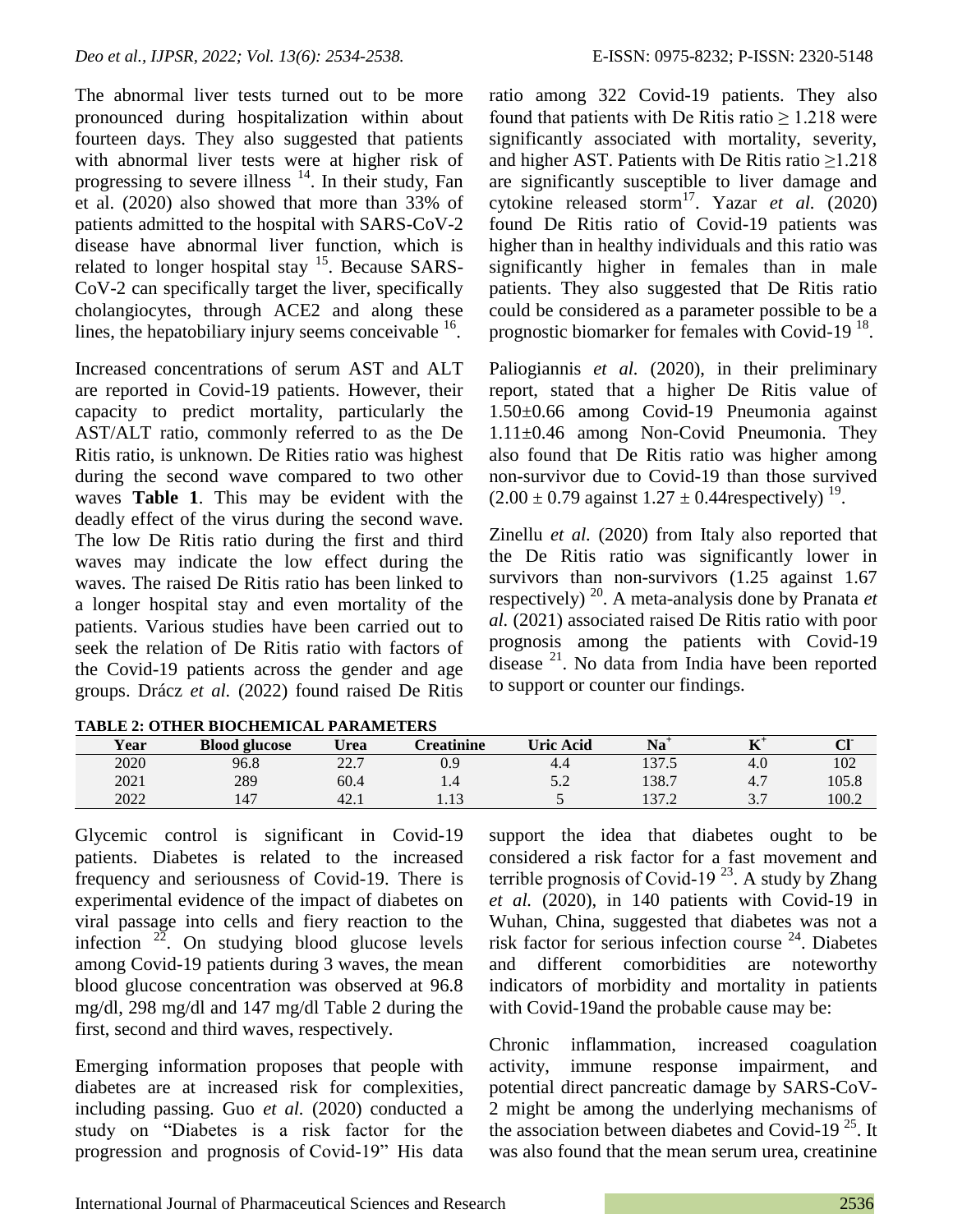and uric acid levels were not alarming Table 2 during the three waves, suggesting that SARS-CoV-2 infection might not affect the kidney, which is consistent with part of the latest findings. ButLi *et al.* (2019) reported that SARS-CoV-2 disease could harm the kidney in severe patients<sup>26</sup>. Wang *et al.* (2020), showed acute kidney injury was uncommon in Covid-19 with a gentle increment of blood urea nitrogen or creatinine <sup>27</sup>. Ronco *et al.* (2020) also suggested the low prevalence of acute kidney infection among patients with Covid-19 $^{28}$ . A similar result in **Table 2** has been observed during the second wave in our study. The mean serum electrolytes level was also found to be within the normal range, and a slight increase was seen during the second wave **Table 2.**

A study conducted on 334 Covid-19 patients by Shi *et al.* (2020), found only 5.1% of the patients have electrolyte disturbances <sup>29</sup> . Shi *et al.* (2020) also conducted a study on 161 patients with severe and critical Covid-19 and reported that 29.81% of the patients had electrolyte disorders <sup>30</sup>. The renal function may be determined by the severity of the disease, age of the patients, presence of comorbidities, and use of drugs. Therefore, more studies should be carried out. Two limitations are inherent in our study. To start with, the study zone is moderately restricted. Also, the moderately modest number of members in the study may not completely mirror the general circumstance. Along these lines, further studies are important to execute many data surveys in multiple regions by multicenter participation.

**CONCLUSION:** Covid-19 is the greatest public health issue on the planet. The number of cases is exponential; however, related data concerning the clinical highlights and hematological changes of infected patients is restricted. Therefore, a small effort was made to gather biochemical data to help the treatment. The study found that De Ritis ratio might play an essential role in managing Covid-19 cases because the raised De Ritis ratio and death rate during the second wave is evidence of the virus's effect.

**ACKNOWLEDGEMENTS:** The authors wish to thank all the enrolled patients in this study.

## **Funding:** None

**Ethical Statement:** This study was approved by the Ethics Commissions of the Adesh Medical College & Hospital, Mohri, Shahbad (M), Kurukshetra (AMCH/BIO/202/07/03).

**CONFLICTS OF INTEREST:** The authors declare that they have no competing interests, and all authors have confirmed the accuracy of this statement.

### **REFERENCES:**

- 1. Coronaviridae Study Group of the International Committee on Taxonomy of Viruses. The species severe acute respiratory syndrome-related coronavirus: classifying 2019-nCoV and naming it SARS-CoV-2. Nat Microbiol. 2020; 5:536-44.
- 2. WHO. Clinical management of severe acute respiratory infection when Novel coronavirus (nCoV) infection is suspected: interim guidance. Mar 13, 2020. https://www.who.int/publications-detail/ clinicalmanagement-of-severe-acute-respiratory-infectionwhennovel-coronavirus-(ncov)-infection-is-suspected
- 3. Guan WJ, Ni ZY, Hu Y, Liang WH, Ou CQ and He JX: (2020) Clinical characteristics of coronavirus disease 2019 in China. N Engl J Med. https://doi.org/10.1056/NEJMoa2002032. [Online ahead of print].
- 4. Huang CL, Wang YM, Li XW, Ren LL and Zhao JP: Clinical features of patients infected with 2019 novel coronavirus in Wuhan, China. Lancet 2020; 395: 497-506.
- 5. Chen NS, Zhou M, Dong X, Qu JM and Gong FY: Epidemiological and clinical characteristics of 99 cases of 2019 novel coronavirus pneumonia in Wuhan, China: a descriptive study. Lancet 2020; 395: 507-13.
- 6. Wang DW, Hu B, Hu C, Zhu FF and Liu X: Clinical characteristics of 138 hospitalized patients with 2019 novel coronavirus–infected pneumonia in Wuhan, China. JAMA 2020; 323: 1061–9.
- 7. WHO Coronavirus Disease (COVID-19) Dashboard.https://covid19.who.int/?gclid=EAIaIQobChMI z\_6mf3k6QIVkB0rCh1jwA5eEAAYASAAEgKCDPD\_B wE (Data last updated: 2020/6/2, 2:42pm CEST).
- 8. Paules CI, Marston HD and Fauci AS: Coronavirus Infections-more than just the common cold. JAMA 2020; 323: 707-8.
- 9. Liang J, Jin G, Liu T, Wen J, Li G, Chen L, Wang W and Wang Y: Clinical characteristics and risk factors for mortality in cancer patients with COVID-19. Front Med 2021; 15: 264-74.
- 10. Li Y, Jerkic M, Slutsky AS and Zhang H: Molecular mechanisms of sex bias differences in COVID-19 mortality. Critical Care 2020; 24: 405.
- 11. Giamarellos-Bourboulis EJ, Netea MG, Rovina N, Akinosoglou K and Antoniadou A: Complex immune dysregulation in COVID-19 patients with severe respiratory failure. Cell Host Microbe 2020; 27: 992-1000.
- 12. Dudley JP and Lee NT: Disparities in age-specific morbidity and mortality from SARS-CoV-2 in China and the Republic of Korea. Clin Infect Dis 2020. https://doi.org/10.1093/cid/ciaa354.
- 13. Zhao D, Yao F, Wang L, Zheng L and Gao Y: A comparative study on the clinical features of COVID-19